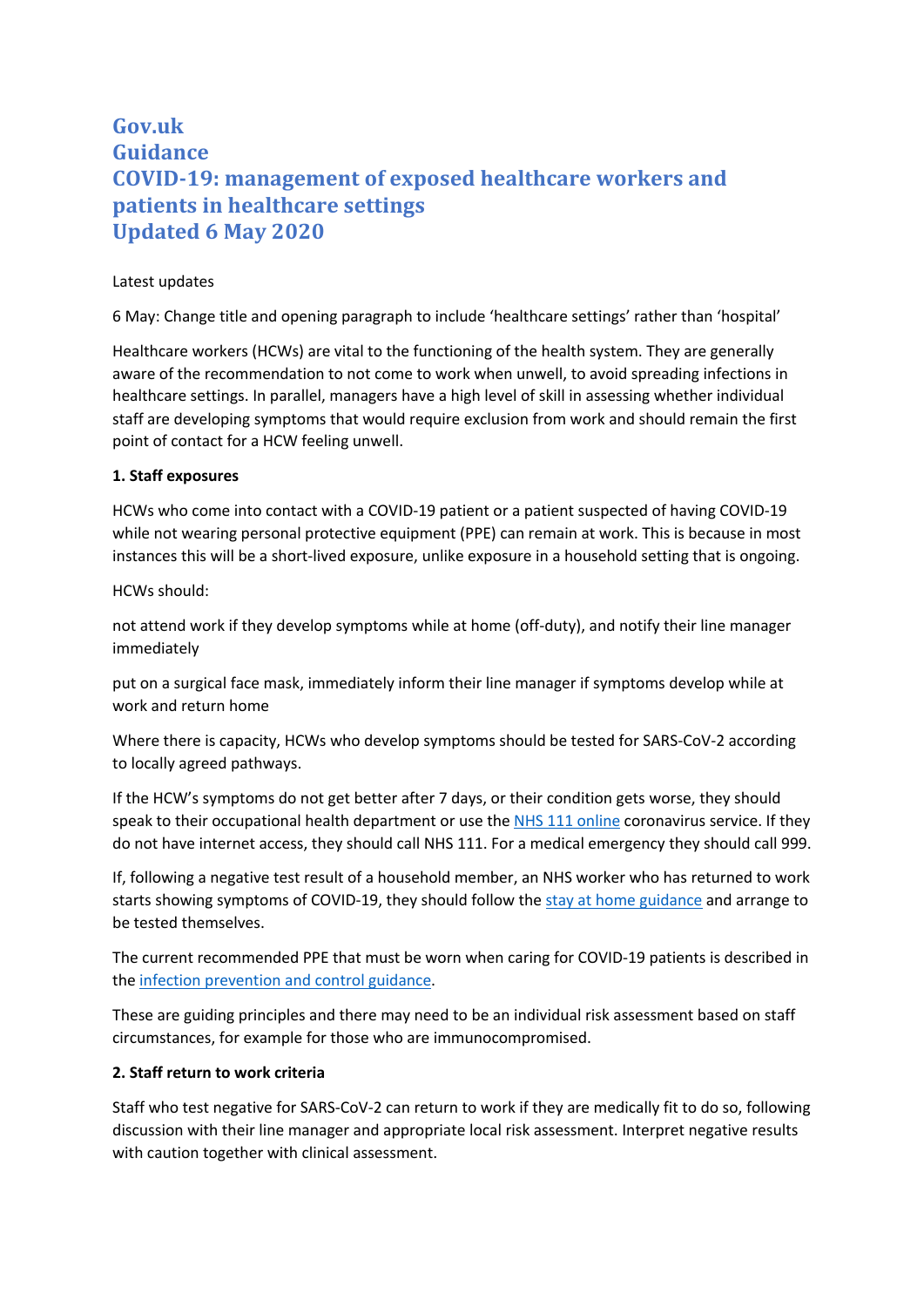Staff who test positive for SARS-CoV-2 and symptomatic staff who have not had a test can return to work:

after 7 days from symptom onset if clinical improvement has occurred and they have been afebrile (not feverish) for 48 hours

if a cough is the only persistent symptom after 7 days (and they have been afebrile for 48 hours), they can return to work. Post-viral cough is known to persist for several weeks in some cases.

HCWs may require evidence of viral clearance prior to working with extremely vulnerable people. This is subject to local policy.

Currently it is unknown how long any immunity to COVID-19 might last. If staff become unwell again, they should self-isolate and may need to be tested again.

Refer to the flowchart illustrating the return to work process.



Figure. Pathway for return to work following SARS-CoV-2 test

\*Refer to Stay at Home Guidance

\*\*Consider contacting the NHS online coronavirus service, or in a medical emergency dial 999.

#### **3. Patient exposures**

In-patients who are known to have been exposed to a confirmed COVID-19 patient while on the ward (an exposure similar to a household setting), should be isolated or cohorted with other similarly exposed patients who do not have COVID-19 symptoms, until their hospital admission ends or until 14 days after last exposure.